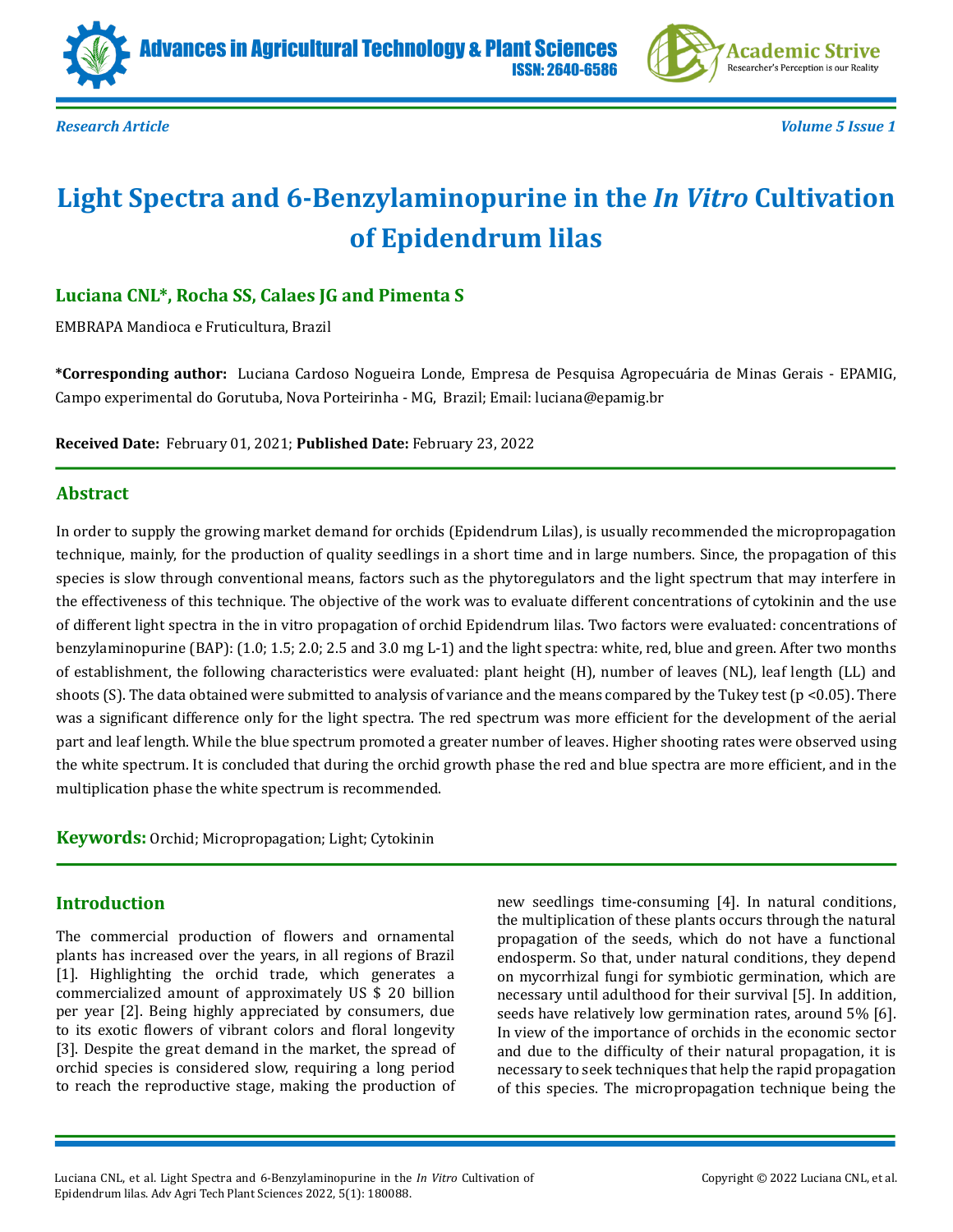most used, since it allows the use of all the seeds produced and the regeneration of adult plants from them [7].

In in vitro growth, the nutrient media are supplemented with growth regulators [8]. Highlighting the cytokinins, responsible for cell division, stretching and differentiation [9]. Among the most used cytokinis in in vitro cultivation, stands out the benzylaminopurine (BAP) [10]. However, the addition of these growth regulators is a factor that increases the costs of in vitro seedling production. An alternative would be manipulation of the cultivation environment through spectral quality [11]. In which it has proven action on plant development [12]. Spectral quality is essential in in vitro propagation, since light is essential for photomorphogenesis in plants [13]. With the variation in the light spectrum, the in vitro growth of several species can be manipulated, in an alternative way to the addition of phytoregulators to the culture medium [14]. In view of these aspects, the objective of the work was to evaluate the development and multiplication of the E. Lilas orchid under different light spectra associated to BAP doses.

#### **Materials and Methods**

#### **Location of the Experiment**

The experiment was conducted at the Plant Biotechnology Laboratory of the Agricultural Research Company of Minas Gerais-EPAMIG, EPAMIG Norte-Gorutuba Experimental Field, Nova Porteirinha-MG, during the years 2018/2019. The geographical location is defined by the coordinates  $15^{\circ}148^{\prime}263^{\prime\prime}$  south latitude and  $43^{\circ}17^{\prime}650^{\prime\prime}$  west longitude, the average altitude is 526 m.

#### **Seed Establishment in Vitro**

Orchid plants were previously established in vitro using seeds from their fruits (capsules). The collected capsules underwent a disinfection process and then brought to a laminar flow cabinet in which they were opened and the seeds removed to perform in vitro sowing. These seeds were placed in bottles with solid medium MS [15], supplemented with 0.5 mg  $L^1$  of 6-benzylaminopurine (BAP), 30 g  $L^1$  of sucrose, 0.1 g  $L^1$  of inositol, with pH adjusted to  $5.8 \pm 0.1$ . After sowing, the flasks containing the seeds remained in a growth room for 60 days, or until sprouting, under irradiance of 40  $\mu$ mol m<sup>-2</sup> s<sup>-1</sup> provided by cold white light, with 16 hours of photoperiod at  $25 \pm 2$ °C. After 60 days, sprouts were used for the experiment.

#### **In Vitro Cultivation Conditions**

The obtained sprouts were individualized and transferred to

300 mL flasks containing 50 mL of MS medium supplemented with the following doses of BAP: 0.5, 1.0, 1.5, 2.0, 2.4 and 3.0  $mg L<sup>-1</sup>$ . Then the explants were taken to the growth room and subjected to different light spectra: white spectrum (cold white fluorescent light), red, blue and green spectrum. To obtain the colored spectra, the white lamps were wrapped with colored films of regenerated cellulose (cellophane), in the red ( $\sim 625$ -440nm), blue ( $\sim 440$ -485nm) and green ( $\sim$  500-565nm) colors. The material was kept in a growth room for 60 days at a temperature of  $25 \pm 2^{\circ}$ C and 16 hours of photoperiod (1,800 LUX). At 30 and 60 days after in vitro establishment, plant height (cm), leaf number, leaf length (cm) and shoots were evaluated. The experiment was conducted in a completely randomized design in a 6x5 factorial scheme (Doses of BAP x Colored spectra), with five replications.

## **Statistical Analysis**

The variables were submitted to the Shapiro-Wilk normality test and the Bartlett test, both p <0.05, to verify the normality of the data and homogeneity of the variances, respectively. All variables were transformed by the  $x + 1$  root. After confirming the requirements for an analysis of variance, it was performed at a probability of 5% error. Significant differences were observed for the sources of variation involved in the experiment, the means of the variables were subjected to the Tukey test (p> 0.05) to detect the differences between treatments. All statistical analyzes were performed using the Genes software [16].

#### **Results and Discussion**

There was no significant interaction ( $p$  <0.05) among the factors dose and light spectra for any of the characteristics evaluated at 30 and 60 days of cultivation. There was a significant difference only for single factor spectra for the following: plant height, number of leaves and shoots. For characteristic leaf length there was a significant difference only at 60 days of cultivation. There was no significant difference for BAP doses. This fact may be associated with the balance between endogenous and exogenous cytokinin, the endogenous being sufficient to supply the needs of the plants [17]. It can also be related to luminosity. According to Chee and Pool, [18] high light intensity leads to photoxidation causing degradation of cytokinins. The plants showed greater growth when submitted to the red spectrum, at 30 and 60 days of cultivation Table 1. Similar results were observed by Rocha, et al. [19] working with forage palm cv. Gigante (Opuntia ficus indica Mill.).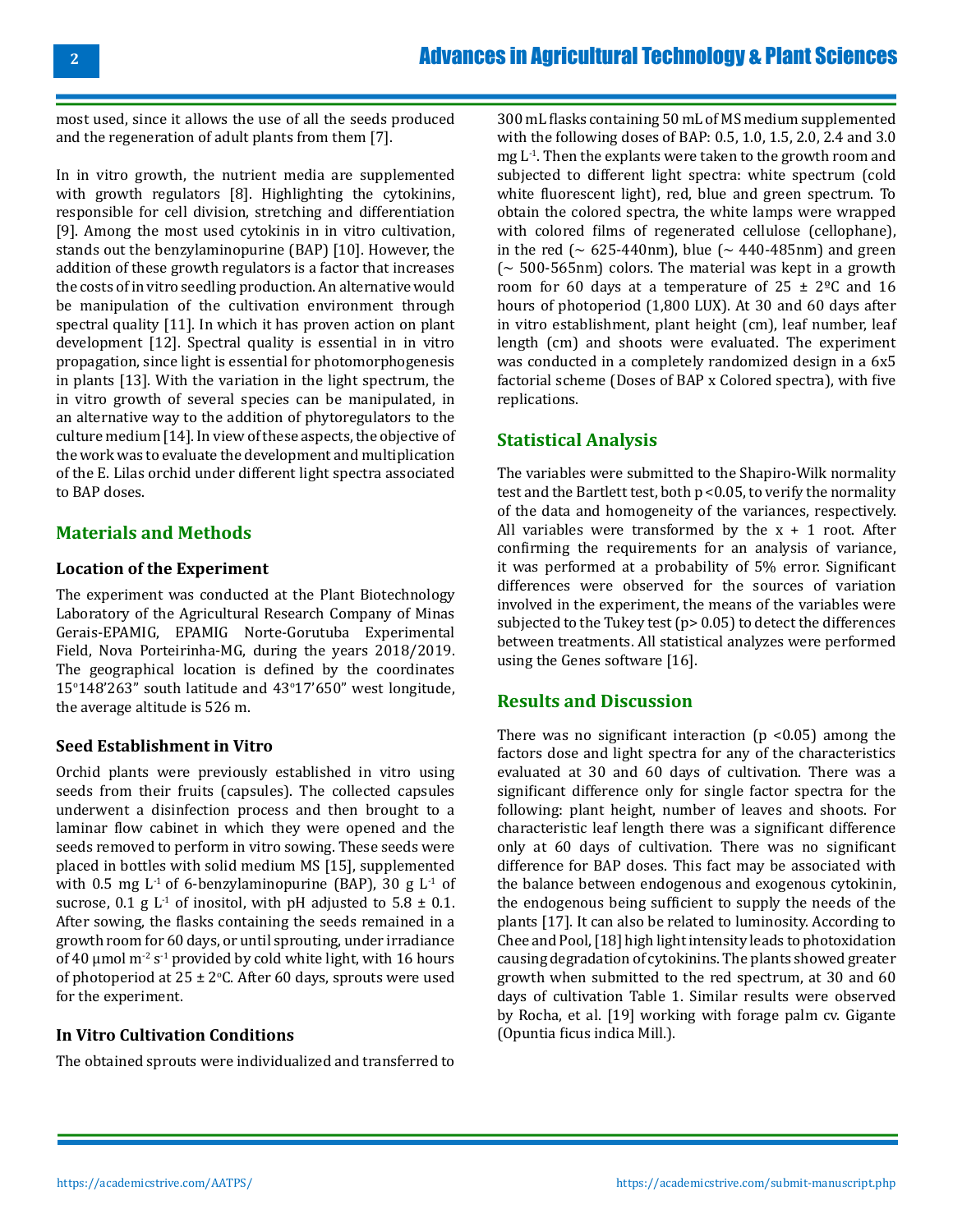# Advances in Agricultural Technology & Plant Sciences

| <b>Espectra</b> | 30 days  |           |                    | 60 days  |                   |                   |                   |
|-----------------|----------|-----------|--------------------|----------|-------------------|-------------------|-------------------|
|                 | $H$ (cm) | <b>NL</b> | S                  | $H$ (cm) | NL                | $LL$ (cm)         | S                 |
| Blue            | 4.86 ab  | 1.77ab    | 1.31 <sub>b</sub>  | 5.57 ab  | 2.36a             | 3.77 ab           | 1.78 <sub>b</sub> |
| White           | 4.48 b   | 1.99a     | 1.65a              | 5.26ab   | 2.58a             | 3.33 <sub>b</sub> | 2.13a             |
| Red             | 5.43 a   | 1.79ab    | 1.22 <sub>bc</sub> | 5.94a    | 2.07 <sub>b</sub> | 4.1a              | 1.45c             |
| Green           | 4.43 b   | 1.70 b    | 1.04c              | 4.78 b   | 1.81 <sub>b</sub> | 3.52 <sub>b</sub> | 1.11d             |

**Table 1:** Height (H), number of leaves (NL), leaf length (LL) and shoots (S) means of orchid Epidendrum Lilas, at 30 and 60 days of in vitro cultivation under different light spectra.

Means followed by the same letter do not differ statistically by Tukey's test (p <0.05) for each variable. Some studies have concluded that the red spectrum promotes the growth of the aerial part of plants [20]. This is because the process of light absorption by plants (photomorphogenic route) is similar to the mechanism of action of hormones [13]. Rosa, et al. [21] working with Dendrobium phalaenopsis obtained plants with a length of 3.33 cm using  $3.0 \text{ mg } L^1$  of BAP. Rodrigues, et al. [22] observed greater plant growth (2.36 cm) with 1.0 mg  $L^{-1}$ , BAP in Oncidium baueri. In this work, using only the red spectrum, the plants had a height of 5.43 and 5.94 cm at 30 and 60 days of cultivation, respectively. Based on the similarity of the responses, it appears that it is possible to manipulate the in vitro growth of orchids, in an alternative way to the addition of phytoregulators to the culture medium. Plants grown under white spectrum showed a higher number of leaves (1.99 cm), at 30 days of cultivation. And at 60 days, more leaves were obtained with the blue (2.36) and white (2.58) spectrum.

Similar results for these spectra were observed by Cunha, et al. [23], working with Mentha spicata and Santos, et al. [24] observed similar averages using 3.6 mg L-1 of BAP in Epidendrum ibaguense, confirming the efficiency of the spectra. These results may be related to the influence of these spectra on in vitro photosynthesis. Since leaves irradiated with white light absorb more blue, red and green wavelengths, which are necessary for energy gains through photosynthesis, as well as for other physiological processes [25]. Blue light is also essential in the processes of synthesis of pigments, enzymes, development of chloroplasts, stomatal opening and closing and several other photomorphogenic processes [26]. That may have favored the orchid leaf formation process. Plants exposed to the red spectrum showed greater leaf length (4.10 cm), at 60 days of cultivation. The red light generally emits a spectrum near to the maximum absorption of chlorophylls and phytochromes, being important for the development of the photosynthetic apparatus and for the accumulation of starch [27].

Shooting induction in orchids occurs more intensely when grown in white spectrum, at 30 (1.65 shoots / explant) and 60 days (2.13 shoots / explant). Similar results were observed

by Ferrari, et al. [28] in Curcuma longa. Camargo, et al. [3] working with Oncidium baueri observed a close average (1.87 shoots / plant) using 2.0 mg  $L<sup>-1</sup>$  of BAP. In general, plants grown in white light, an environment that is similar to the natural environment, present thicker leaves with longer and juxtaposed palisade parenchyma cells [26]. This may have favored in vitro photosynthesis and, consequently a higher shooting rate. Plants grown under green spectrum showed less development. Studies with Arabidopsis have reported that the green light causes similar effects when the plants are shaded, that is, they lead to etiolation and cause differences in the architecture of the plant such as lengthening of petioles, reorientation of leaves and reduction of leaf area [30]. Different results were observed by Rocha, et al. [31] working with three banana cultivars (Musa sp.), observed higher shooting rates using green light. However, the influence of spectral quality in relation to plant growth and development may be directly linked to the species, the stage of plant development and other environmental characteristics [32]. Which may justify the different results verified in this work. Since there was no influence of the phytoregulator used, the luminosity was the determining factor for the in vitro development of the orchid. These results indicate new possibilities for the micro propagation of E. Lilas, and can be considered as a starting point for further research on protocols, involving the cultivation environment, in order to improve the quality of the seedlings produced.

#### **Conclusion**

Under the conditions in which this experiment was carried out, the following conclusions were reached:

- The light spectra influences in the in vitro development and multiplication of orchids.
- • The red spectrum provides greater aerial part development and leaf length. Whereas, plants exposed under the blue and white spectra have a higher number of leaves.
- Cultivation in a growth room under a white spectrum induces higher shooting rates.
- For economic matter, it is recommended to use the red and blue spectra in the growth phase and the white spectrum in the Epidendrum Lilas multiplication phase.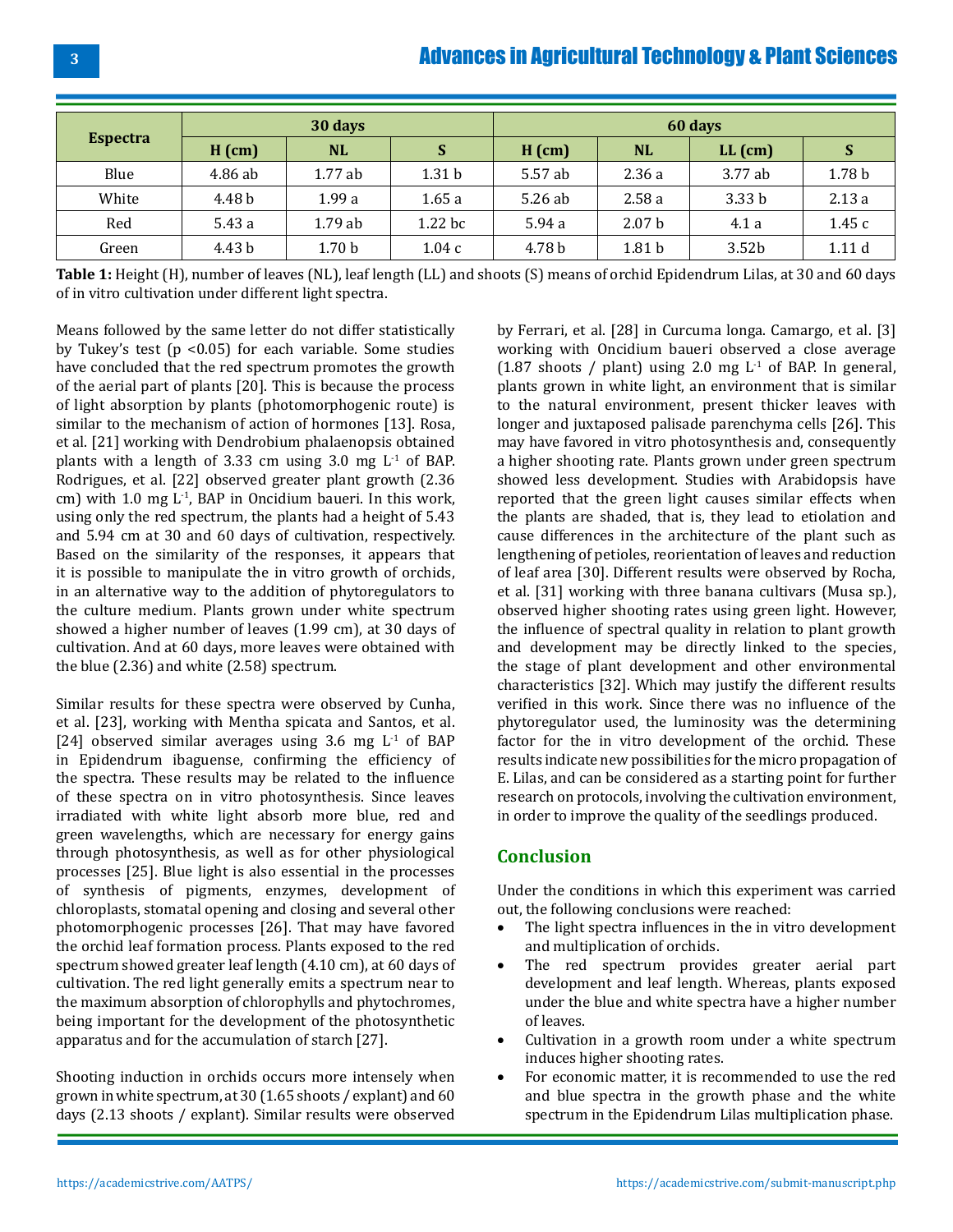#### **References**

- 1. [Junqueira AH, Peetz MS \(2014\) O setor produtivo de](http://www.hortica.com.br/artigos/2014/Setor_Produtivo_Cadeia_Flores_Plantas_Ornamentais_2014.pdf) [flores e plantas ornamentais do Brasil, no período de](http://www.hortica.com.br/artigos/2014/Setor_Produtivo_Cadeia_Flores_Plantas_Ornamentais_2014.pdf) [2008 a 2013: atualizações, balanços e perspectivas.](http://www.hortica.com.br/artigos/2014/Setor_Produtivo_Cadeia_Flores_Plantas_Ornamentais_2014.pdf) [Revista Brasileira de Horticultura Ornamental 20\(2\):](http://www.hortica.com.br/artigos/2014/Setor_Produtivo_Cadeia_Flores_Plantas_Ornamentais_2014.pdf) [115-120.](http://www.hortica.com.br/artigos/2014/Setor_Produtivo_Cadeia_Flores_Plantas_Ornamentais_2014.pdf)
- 2. [\(2016\) International Trade Centre. Market Dynamics,](https://www.intracen.org/uploadedFiles/intracenorg/Content/About_ITC/Corporate_Documents/Annual_Report/Annual%20Report-2016-web(2).pdf) [Annual Report.](https://www.intracen.org/uploadedFiles/intracenorg/Content/About_ITC/Corporate_Documents/Annual_Report/Annual%20Report-2016-web(2).pdf)
- 3. [Deka K, Sharma PB, Sarma B, Borthakur SK, Tanti](https://www.semanticscholar.org/paper/Preventing-extinction-and-improving-conservation-of-Deka-Baruah/a1976d1c0904f96efb0f1c8b0ef1b27ab5a0bd4e) [B \(2017\) Preventing extinction and improving](https://www.semanticscholar.org/paper/Preventing-extinction-and-improving-conservation-of-Deka-Baruah/a1976d1c0904f96efb0f1c8b0ef1b27ab5a0bd4e) [conservation status of Vanilla borneensis Rolfe-A rare,](https://www.semanticscholar.org/paper/Preventing-extinction-and-improving-conservation-of-Deka-Baruah/a1976d1c0904f96efb0f1c8b0ef1b27ab5a0bd4e) [endemic and threatened orchid of Assam, India. Journal](https://www.semanticscholar.org/paper/Preventing-extinction-and-improving-conservation-of-Deka-Baruah/a1976d1c0904f96efb0f1c8b0ef1b27ab5a0bd4e) [for Nature Conservation 37: 39-46.](https://www.semanticscholar.org/paper/Preventing-extinction-and-improving-conservation-of-Deka-Baruah/a1976d1c0904f96efb0f1c8b0ef1b27ab5a0bd4e)
- 4. [Cardoso JC \(2014\) Publicação em cultivo in vitro de](https://www.scielo.br/j/hb/a/3srNBK33D4cnVPScVb53Sww/abstract/?lang=pt) [plantas: qualidade para o avanço científico e tecnológico.](https://www.scielo.br/j/hb/a/3srNBK33D4cnVPScVb53Sww/abstract/?lang=pt) [Horticultura Brasileira 32\(4\): 383-384.](https://www.scielo.br/j/hb/a/3srNBK33D4cnVPScVb53Sww/abstract/?lang=pt)
- 5. [Chávez HK, Mosquera-Espinosa AT, Otero-Ospina JT](http://www.scielo.org.co/scielo.php?script=sci_arttext&pid=S0120-28122015000200004) [\(2015\) Propagación in vitro de semillas de la orquídea](http://www.scielo.org.co/scielo.php?script=sci_arttext&pid=S0120-28122015000200004) [Comparettia falcata Poepp. e Endl. \(Orchidaceae\)](http://www.scielo.org.co/scielo.php?script=sci_arttext&pid=S0120-28122015000200004) [mediante técnicas simbióticas y asimbióticas. Acta](http://www.scielo.org.co/scielo.php?script=sci_arttext&pid=S0120-28122015000200004) [Agronómica 64\(2\): 125-133.](http://www.scielo.org.co/scielo.php?script=sci_arttext&pid=S0120-28122015000200004)
- 6. [Vudala SM, Padial A, Ribas L \(2019\) Micropropagation of](https://www.sciencedirect.com/science/article/pii/S025462991830663X) [Hadrolaelia grandis through transverse and longitudinal](https://www.sciencedirect.com/science/article/pii/S025462991830663X) [thin cell layer culture. South African Journal of Botany](https://www.sciencedirect.com/science/article/pii/S025462991830663X) [121: 76-82.](https://www.sciencedirect.com/science/article/pii/S025462991830663X)
- 7. [Silva CDS, Araújo LGD, Sousa KCI, Carvalho JCBD,](https://www.scielo.br/j/rod/a/JFd6Yg7zKX8hm4qtm6SzfwQ/abstract/?lang=pt) [Gonçalves LDA, et al. \(2016\) Cultivo in vitro de](https://www.scielo.br/j/rod/a/JFd6Yg7zKX8hm4qtm6SzfwQ/abstract/?lang=pt) [Epidendrum nocturnum \(Orchidaceae\) ocorrente no](https://www.scielo.br/j/rod/a/JFd6Yg7zKX8hm4qtm6SzfwQ/abstract/?lang=pt) [Cerrado da Região Centro-Oeste. Rodriguésia 67\(4\):](https://www.scielo.br/j/rod/a/JFd6Yg7zKX8hm4qtm6SzfwQ/abstract/?lang=pt) [1083-1091.](https://www.scielo.br/j/rod/a/JFd6Yg7zKX8hm4qtm6SzfwQ/abstract/?lang=pt)
- 8. [Sorgato JC, Rosa YBCJ, Soares JS, Lemes CSR, Sousa GGD](https://www.scielo.br/j/cr/a/nkh7xWkrJxKSsYy84jXDLRd/?lang=en) [\(2015\) Light in intermediate acclimatization of in vitro](https://www.scielo.br/j/cr/a/nkh7xWkrJxKSsYy84jXDLRd/?lang=en) [germinated seedlings of Dendrobium phalaenopsis](https://www.scielo.br/j/cr/a/nkh7xWkrJxKSsYy84jXDLRd/?lang=en) [Deang Suree. Ciência Rural 45\(2\): 231-237.](https://www.scielo.br/j/cr/a/nkh7xWkrJxKSsYy84jXDLRd/?lang=en)
- 9. [Murai N \(2014\) Review: Plant growth hormone](https://m.scirp.org/papers/47554) [cytokinins control the crop seed yield. American Journal](https://m.scirp.org/papers/47554) [of Plant Sciences 5\(14\): 2178-2187.](https://m.scirp.org/papers/47554)
- 10. [Soares JS, Rosa YBCJ, Suzuki RM, Scalon SPQ, Rosa EJJ](https://www.scielo.br/j/rbpm/a/cB4yg4BKcXbJkC4m6tnjwtx/abstract/?lang=pt) [\(2012\) Germinação assimbiótica e desenvolvimento](https://www.scielo.br/j/rbpm/a/cB4yg4BKcXbJkC4m6tnjwtx/abstract/?lang=pt) [de Dendrobium nobile Lindl sob efeito de reguladores](https://www.scielo.br/j/rbpm/a/cB4yg4BKcXbJkC4m6tnjwtx/abstract/?lang=pt) [vegetais no tratamento pré- germinativo. Revista](https://www.scielo.br/j/rbpm/a/cB4yg4BKcXbJkC4m6tnjwtx/abstract/?lang=pt) [Brasileira de Plantas Medicinais 14\(4\): 617-623.](https://www.scielo.br/j/rbpm/a/cB4yg4BKcXbJkC4m6tnjwtx/abstract/?lang=pt)
- 11. [Dignart SL, Castro EMD, Pasqual M, Ferronato A, Braga](https://www.scielo.br/j/cagro/a/sNZsFGMYZPYPPJxRc3TX4Kc/?lang=pt) [FT, et al. \(2009\) Luz natural e concentrações de sacarose](https://www.scielo.br/j/cagro/a/sNZsFGMYZPYPPJxRc3TX4Kc/?lang=pt) [no cultivo in vitro de Cattleya walkeriana. Ciência e](https://www.scielo.br/j/cagro/a/sNZsFGMYZPYPPJxRc3TX4Kc/?lang=pt)

[Agrotecnologia 33\(3\): 780-787.](https://www.scielo.br/j/cagro/a/sNZsFGMYZPYPPJxRc3TX4Kc/?lang=pt)

- 12. [Morini S, Muleo R \(2003\) Effects of light quality on](https://www.cabdirect.org/cabdirect/abstract/20033100639)  [micropropagation of woody species. In: Jain SM, et al.](https://www.cabdirect.org/cabdirect/abstract/20033100639)  [\(Eds.\), Micropropagation of woody trees and fruits.](https://www.cabdirect.org/cabdirect/abstract/20033100639) [Dordrecht, Kluwer Academic Publishers, Pisa, Italy, p:](https://www.cabdirect.org/cabdirect/abstract/20033100639) [3-35](https://www.cabdirect.org/cabdirect/abstract/20033100639).
- 13. [Taiz L, Zeiger E, Moller IM, Murphy A \(2017\) Fisiologia](https://grupos.moodle.ufsc.br/pluginfile.php/474835/mod_resource/content/0/Fisiologia%20e%20desenvolvimento%20vegetal%20-%20Zair%206%C2%AAed.pdf)  [e desenvolvimento vegetal. Artmed, Porto Alegre, Brasil,](https://grupos.moodle.ufsc.br/pluginfile.php/474835/mod_resource/content/0/Fisiologia%20e%20desenvolvimento%20vegetal%20-%20Zair%206%C2%AAed.pdf) [pp: 1- 888.](https://grupos.moodle.ufsc.br/pluginfile.php/474835/mod_resource/content/0/Fisiologia%20e%20desenvolvimento%20vegetal%20-%20Zair%206%C2%AAed.pdf)
- 14. [Braga FT, Pasqual M, Castro ED, Dignart SL, Biagiotti](https://www.scielo.br/j/cagro/a/KRQH6RWCr5SnX6bdKMM6VDM/?lang=pt)  [G, et al. \(2009\) Qualidade de luz no cultivo in vitro de](https://www.scielo.br/j/cagro/a/KRQH6RWCr5SnX6bdKMM6VDM/?lang=pt)  [Dendranthema grandiflorum cv. Rage: características](https://www.scielo.br/j/cagro/a/KRQH6RWCr5SnX6bdKMM6VDM/?lang=pt) [morfofisiológicas. Ciência e Agrotecnologia 33\(2\): 502-](https://www.scielo.br/j/cagro/a/KRQH6RWCr5SnX6bdKMM6VDM/?lang=pt) [508.](https://www.scielo.br/j/cagro/a/KRQH6RWCr5SnX6bdKMM6VDM/?lang=pt)
- 15. [Murashige T, Skoog F \(1962\) A revised medium for rapid](https://onlinelibrary.wiley.com/doi/10.1111/j.1399-3054.1962.tb08052.x) [growth and bio assays with tobacco tissue cultures.](https://onlinelibrary.wiley.com/doi/10.1111/j.1399-3054.1962.tb08052.x) [Physiologia plantarum 15\(3\): 473-497.](https://onlinelibrary.wiley.com/doi/10.1111/j.1399-3054.1962.tb08052.x)
- 16. [Cruz CD \(2016\) Genes Software-extended and integrated](https://www.scielo.br/j/asagr/a/sLvDYF5MYv9kWR5MKgxb6sL/?lang=en) [with the R, Matlab and Selegen. Acta Scientiarum.](https://www.scielo.br/j/asagr/a/sLvDYF5MYv9kWR5MKgxb6sL/?lang=en)  [Agronomy 38\(4\): 547-552.](https://www.scielo.br/j/asagr/a/sLvDYF5MYv9kWR5MKgxb6sL/?lang=en)
- 17. [Grattapaglia D, Machado MA \(1998\) Micropropagação.](https://livimagens.sct.embrapa.br/amostras/00064610.pdf)  [In: Torres AC, et al. \(Eds.\), Cultura de tecidos e](https://livimagens.sct.embrapa.br/amostras/00064610.pdf)  [transformação genética de plantas. Brasília, pp: 1-6.](https://livimagens.sct.embrapa.br/amostras/00064610.pdf)
- 18. [Chee R, Pool RM \(1989\) Morphogenetic responses to](https://agris.fao.org/agris-search/search.do?recordID=US8923074)  [propate trimming, spectral irradiance, and photoperiod](https://agris.fao.org/agris-search/search.do?recordID=US8923074) [of grapevine shoots recultured in vitro. Journal of the](https://agris.fao.org/agris-search/search.do?recordID=US8923074) [American Society for Horticultural Science 114\(2\): 350-](https://agris.fao.org/agris-search/search.do?recordID=US8923074) [354.](https://agris.fao.org/agris-search/search.do?recordID=US8923074)
- 19. [Rocha SS, Londe LCN, Calaes JG, Pereira JCG, Viana](https://www.cabdirect.org/cabdirect/abstract/20203093559) WS, et al. (2018) Eff[ect of lighting spectrum and](https://www.cabdirect.org/cabdirect/abstract/20203093559)  [naphthaleneacetic acid \(NAA\) on in vitro development](https://www.cabdirect.org/cabdirect/abstract/20203093559) [of cactus pear \[Opuntia](https://www.cabdirect.org/cabdirect/abstract/20203093559) ficus-indica (L.) Mill]. Australian [Journal of Crop Science 12\(12\): 1837-1843.](https://www.cabdirect.org/cabdirect/abstract/20203093559)
- 20. [Marks TR, Simpson SE \(1999\) Effect of irradiance on](https://www.proquest.com/openview/2404f8c74414251931d13e777e5c3df0/1.pdf?pq-origsite=gscholar&cbl=326354)  [shoot development in vitro. Plant growth regulation](https://www.proquest.com/openview/2404f8c74414251931d13e777e5c3df0/1.pdf?pq-origsite=gscholar&cbl=326354)  [28\(2\): 133-142.](https://www.proquest.com/openview/2404f8c74414251931d13e777e5c3df0/1.pdf?pq-origsite=gscholar&cbl=326354)
- 21. [Rosa YBCJ, Reis CCA, Casemiro JCL, Soares JS, Sorgato](https://ornamentalhorticulture.emnuvens.com.br/rbho/article/view/621) [JC, et al. \(2015\) Cultivation period, lighting conditions](https://ornamentalhorticulture.emnuvens.com.br/rbho/article/view/621) [and BAP concentrations on in vitro induction shoots of](https://ornamentalhorticulture.emnuvens.com.br/rbho/article/view/621) [Dendrobium phalaenopsis Deang Suree. Ornamental](https://ornamentalhorticulture.emnuvens.com.br/rbho/article/view/621)  [Horticulture 21\(3\): 323-330.](https://ornamentalhorticulture.emnuvens.com.br/rbho/article/view/621)
- 22. [Rodrigues DB, Nadal MC, Camargo SS, Assis AM, Schuch](https://agris.fao.org/agris-search/search.do?recordID=DJ20210221604) [MW, et al. \(2016\) Growth regulators and substrates](https://agris.fao.org/agris-search/search.do?recordID=DJ20210221604) [for Oncidium baueri Lindl. micropropagation. Semina](https://agris.fao.org/agris-search/search.do?recordID=DJ20210221604)  [Ciências Agrárias 37\(5\): 2901-2910.](https://agris.fao.org/agris-search/search.do?recordID=DJ20210221604)